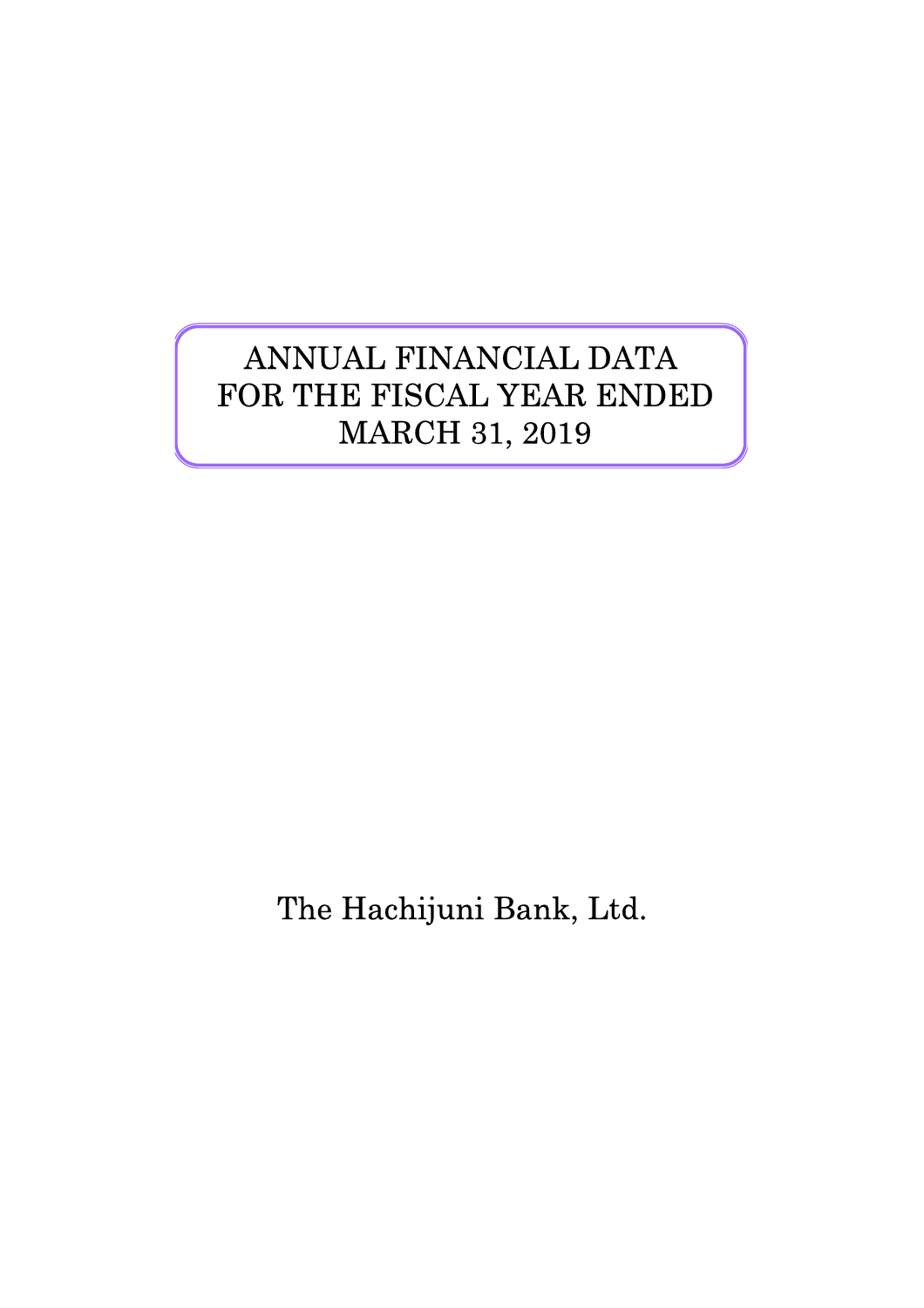## Ⅰ FINANCIAL REVIEW

# 1.Breakdown of income

| <consolidated></consolidated>                     |           |          | (Units: 1 million yen) |
|---------------------------------------------------|-----------|----------|------------------------|
|                                                   | FY ended  |          | FY ended               |
|                                                   | March 31, | Inc/Dec  | March                  |
|                                                   | 2019(A)   | $(A-B)$  | $31,2018$ (B)          |
| Consolidated gross business profit                | 98,390    | (844)    | 99,235                 |
| Profit on interest                                | 69,004    | (1,215)  | 70,219                 |
| Profit on fees and commissions                    | 13,472    | (356)    | 13,828                 |
| Trading profit                                    | 2,099     | (878)    | 2,978                  |
| Profit from other business transactions           | 13,814    | 1,606    | 12,208                 |
| General & administrative expenses                 | 60,940    | (1,968)  | 62,909                 |
| Credit related expenses                           | 1,868     | 1,590    | 277                    |
| Ordinary profit                                   | 34,354    | (7, 153) | 41,507                 |
| Extraordinary gains (losses)                      | (485)     | 1,696    | (2,181)                |
| Income before income taxes and minority interests | 33,868    | (5, 457) | 39,326                 |
| Total income taxes                                | 10,058    | (2,140)  | 12,199                 |
| Profit                                            | 23,810    | (3,316)  | 27,127                 |
| Profit attributable to non-controlling interests  | 1,317     | 31       | 1,286                  |
| Profit attributable to owners of the parent       | 22,492    | (3, 348) | 25,840                 |

(Number of Consolidated Companies)

| Number of consolidated subsidiaries                    |                          |                          |    |
|--------------------------------------------------------|--------------------------|--------------------------|----|
| Number of companies accounted for by the equity method | $\overline{\phantom{a}}$ | $\overline{\phantom{a}}$ | __ |



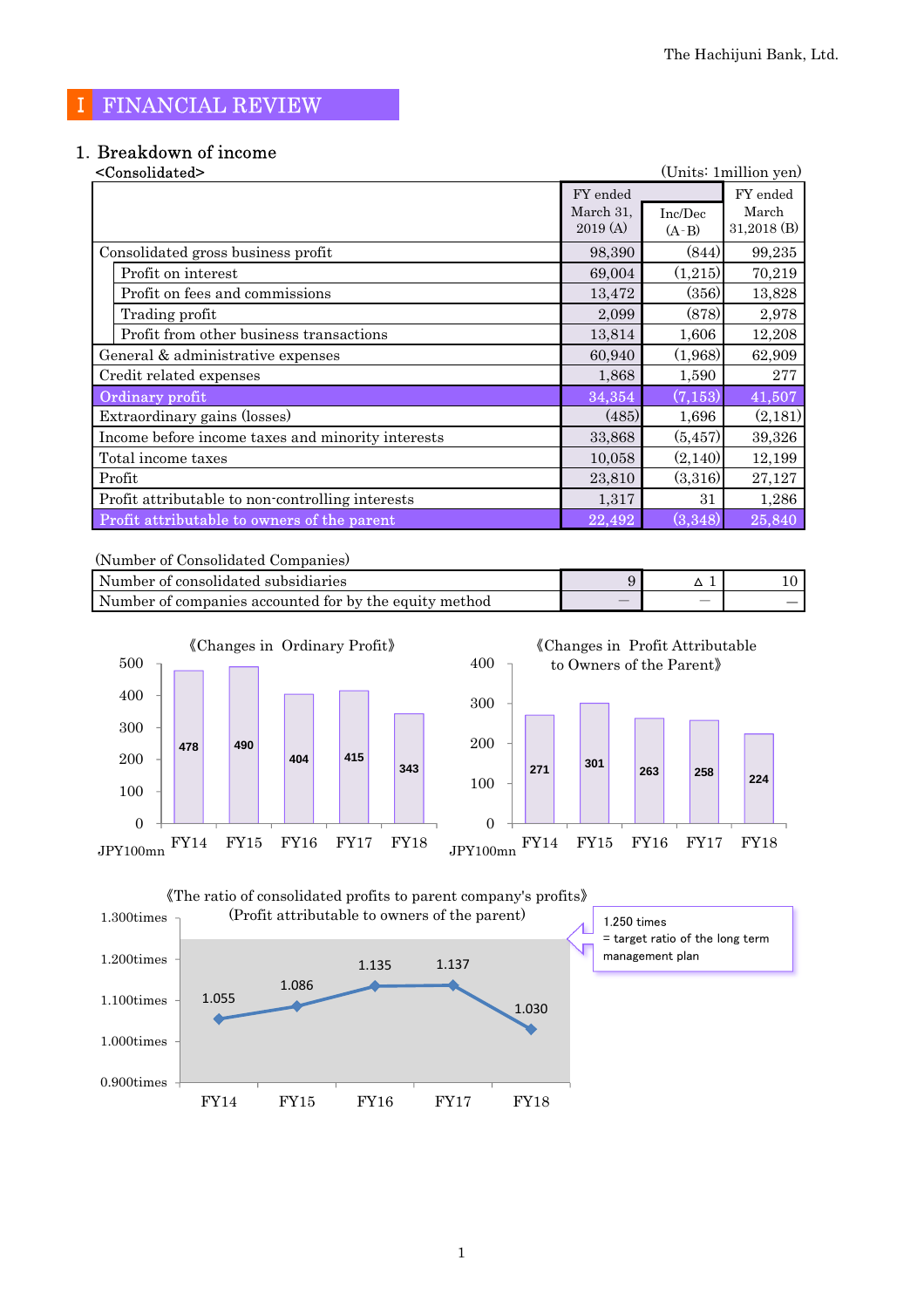| <non-consolidated></non-consolidated>                |                                            |           |         | (Units: 1million yen) |
|------------------------------------------------------|--------------------------------------------|-----------|---------|-----------------------|
|                                                      |                                            | FY ended  |         | FY ended              |
|                                                      |                                            | March 31, | Inc/Dec | March                 |
|                                                      |                                            | 2019 (A)  | $(A-B)$ | 31,2018 (B)           |
| Gross business profit                                | A                                          | 86,841    | 224     | 86,617                |
| Profit on interest                                   |                                            | 68,829    | (1,215) | 70,045                |
| Profit on fees and commissions                       |                                            | 7,900     | (475)   | 8,375                 |
| Trading profit                                       |                                            | 126       | (18)    | 145                   |
| Profit from other business transactions              |                                            | 9,984     | 1,933   | 8,050                 |
| Gains (losses) related to bonds                      | $\bf{B}$                                   | 9,064     | 1,684   | 7,379                 |
| General & administrative expenses                    | $\overline{C}$                             | 54,798    | (1,566) | 56,365                |
| Personnel expenses                                   |                                            | 28,894    | 689     | 28,204                |
| Non personnel expenses                               |                                            | 22,653    | (1,864) | 24,518                |
| Core net business profit                             | $\mathbf{A}$ - $\mathbf{B}$ - $\mathbf{C}$ | 22,978    | 105     | 22,872                |
| Actual net business profit                           | $A-C$                                      | 32,042    | 1,790   | 30,252                |
| Transfer to general reserve for possible loan losses | D                                          | (3,009)   | (3,009) |                       |
| Net business profit                                  | $A-C-D$                                    | 35,051    | 4,799   | 30,252                |
| Net gains (losses) related to equity securities      | E                                          | 1,763     | (2,218) | 3,981                 |
| Profit (loss) on money held in trust                 |                                            | (4, 146)  | (5,118) | 972                   |
| Disposal of nonperforming loans                      | $\overline{\mathrm{F}}$                    | 4,759     | 4,686   | 73                    |
| Transfer to specific reserve                         |                                            | 4,714     | 4,714   |                       |
| Reversal of allowance for loan losses                | $G=(a+b)$                                  |           | (447)   | 447                   |
| Reversal of general reserve                          | $\mathbf{a}$                               |           | (1,956) | 1,956                 |
| Reversal of specific reserve                         | $\mathbf b$                                |           | 1,509   | (1,509)               |
| Recoveries of written-off claims                     | H                                          | 12        | (7)     | 19                    |
| Ordinary profit                                      |                                            | 29,024    | (5,874) | 34,898                |
| Extraordinary gains (losses)                         |                                            | 1,156     | 3,309   | (2, 153)              |
| Income before income taxes                           |                                            | 30,180    | (2,564) | 32,744                |
| Total income taxes                                   |                                            | 8,350     | (1,668) | 10,018                |
| Profit                                               |                                            | 21,830    | (895)   | 22,726                |
|                                                      |                                            |           |         |                       |

| Profit(losses) related to securities | $B + E$ | 10.827       | (534)       | $1.361\,$ |
|--------------------------------------|---------|--------------|-------------|-----------|
| Credit related expenses              | $D+F$   | 797<br>1.10' | ാറ<br>4,104 | (394)     |



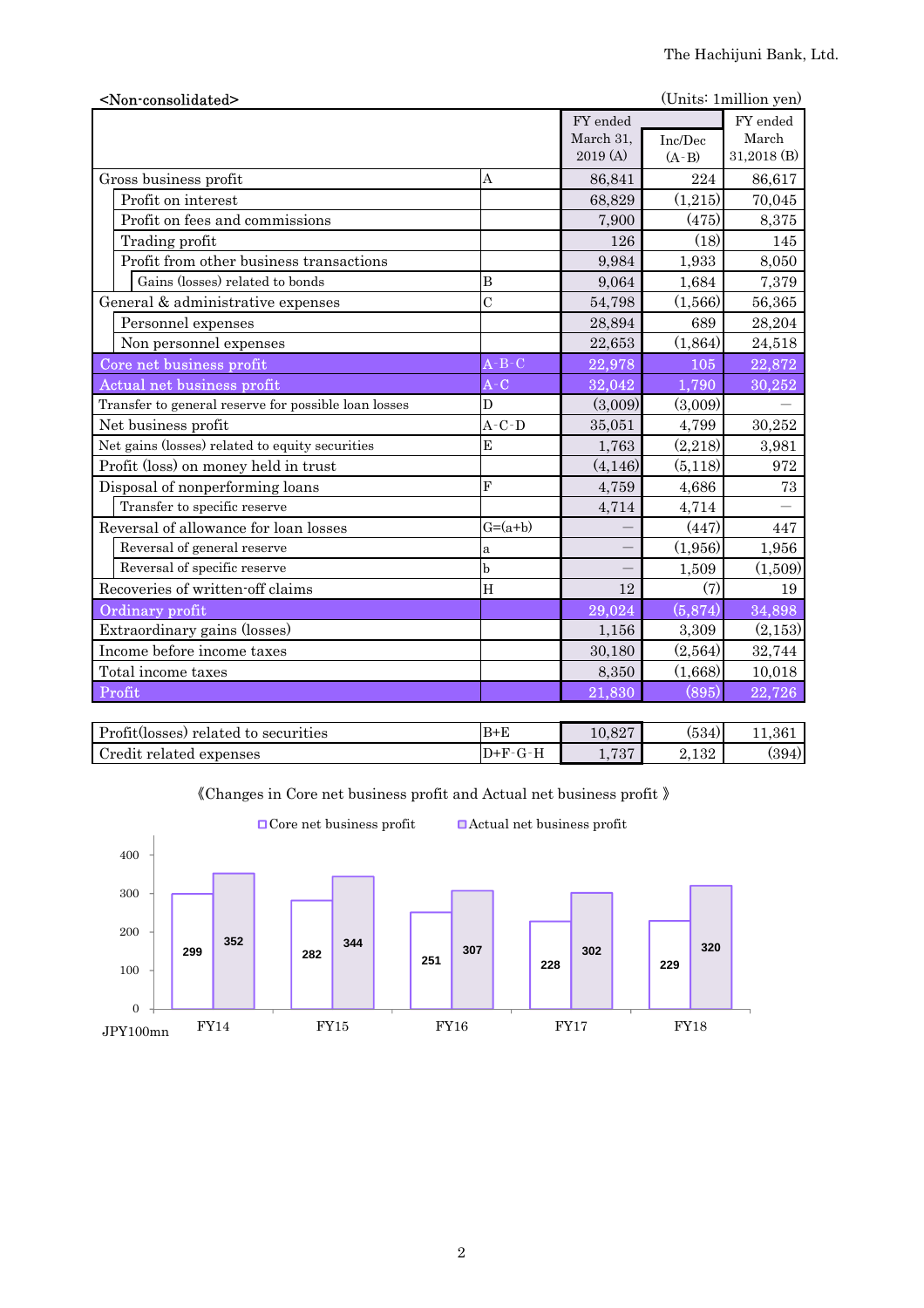

Note:Gross business profit OHR

=G&A expense/gross business profit

#### 2.Major accounts

| Loans <non-consolidated></non-consolidated>                          |                                  |                    |                    | (Units: 100 million yen)                        |                                     |
|----------------------------------------------------------------------|----------------------------------|--------------------|--------------------|-------------------------------------------------|-------------------------------------|
|                                                                      | FY ended<br>March 31,<br>2019(A) | Inc/Dec<br>$(A-B)$ | Inc/Dec<br>$(A-C)$ | First half<br>year ended<br>Sept.30,<br>2018(B) | FY ended<br>March 31,<br>$2018$ (C) |
| For all offices (outstanding balance as of the<br>end of the period) | 53,105                           | 989                | 2,229              | 52,115                                          | 50,876                              |
| Loans to general corporations                                        | 30,830                           | 300                | 1,007              | 30,530                                          | 29,823                              |
| Loans to consumers                                                   | 12,142                           | 230                | 427                | 11,911                                          | 11,715                              |
| Housing related loans thereof                                        | 11.347                           | 226                | 414                | 11.120                                          | 10,932                              |
| Others                                                               | 10,132                           | 458                | 795                | 9,674                                           | 9,337                               |
| For all offices (average balance of the period)                      | 52,474                           | 689                | 2,327              | 51,784                                          | 50,146                              |
| Loans to general corporations                                        | 30,838                           | 405                | 981                | 30,432                                          | 29,857                              |
| Loans to consumers                                                   | 11,897                           | 106                | 401                | 11,790                                          | 11,495                              |
| Others                                                               | 9,738                            | 177                | 945                | 9,560                                           | 8,793                               |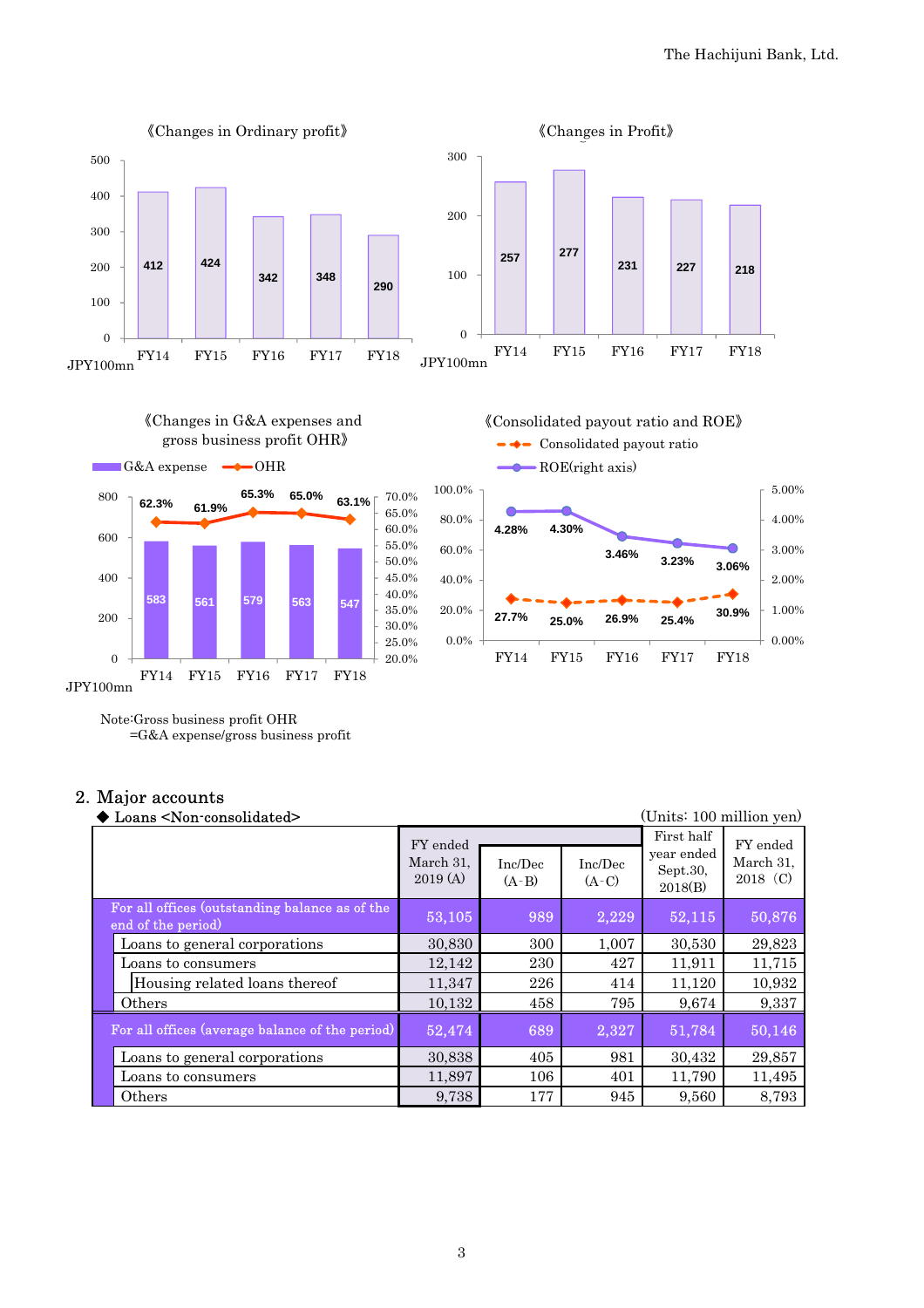

#### 《Changes in consumer loans》

**□Others** Housing related loans

**10,117 10,305 10,617 10,932 11,347 10,866 11,053 11,380 11,715 12,142**  3/15 3/16 3/17 3/18 3/19

JPY100mn/Outstanding balance

| Securities <non-consolidated></non-consolidated>                     |                                  |                    |                    |                                                 | (Units: 100 million yen)          |
|----------------------------------------------------------------------|----------------------------------|--------------------|--------------------|-------------------------------------------------|-----------------------------------|
|                                                                      | FY ended<br>March 31,<br>2019(A) | Inc/Dec<br>$(A-B)$ | Inc/Dec<br>$(A-C)$ | First half<br>year ended<br>Sept.30,<br>2018(B) | FY ended<br>March 31,<br>2018 (C) |
| For all offices (outstanding balance as of the<br>end of the period) | 27,715                           | 2,144              | 2,571              | 25,570                                          | 25,143                            |
| Bonds                                                                | 18,012                           | 2,393              | 2,615              | 15,618                                          | 15,396                            |
| JGB thereof                                                          | 10,010                           | (108)              | 40                 | 10,119                                          | 9,970                             |
| Stocks                                                               | 3,489                            | (420)              | (347)              | 3,910                                           | 3,837                             |
| Foreign securities                                                   | 3,758                            | (164)              | (0)                | 3,922                                           | 3,759                             |
| Others                                                               | 2,454                            | 336                | 303                | 2,117                                           | 2,150                             |
| For all offices (average balance of the period)                      | 23,392                           | 733                | 496                | 22,658                                          | 22,895                            |
| Bonds                                                                | 15,916                           | 545                | 487                | 15,371                                          | 15,429                            |
| JGB thereof                                                          | 10,046                           | 83                 | (153)              | 9,962                                           | 10,199                            |
| Stocks                                                               | 1,261                            | 6                  | (7)                | 1,254                                           | 1,268                             |
| Foreign securities                                                   | 4,059                            | 109                | 14                 | 3,949                                           | 4,045                             |
| Others                                                               | 2,154                            | 71                 | $\overline{2}$     | 2,083                                           | 2,151                             |

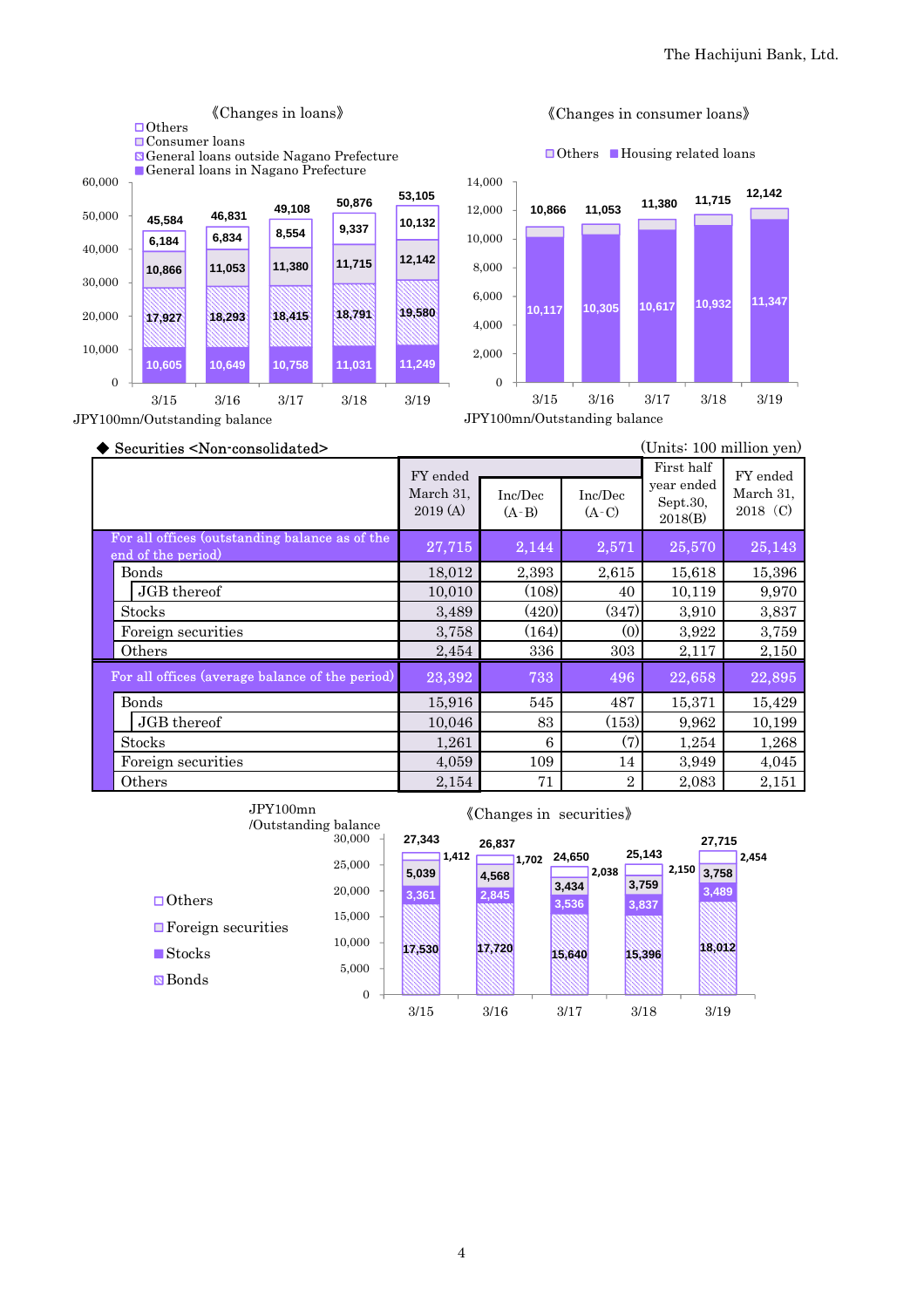| ◆ Valuation gains (losses) <non-consolidated></non-consolidated> |                                | (Units: 100 million yen)         |                      |                     |  |
|------------------------------------------------------------------|--------------------------------|----------------------------------|----------------------|---------------------|--|
|                                                                  |                                |                                  | As of March 31, 2019 |                     |  |
|                                                                  | Valuation<br>gains<br>(losses) | Change<br>from March<br>31, 2018 | Valuation<br>gains   | Valuation<br>losses |  |
| Other securities                                                 | 2,932                          | (159)                            | 2,984                | 52                  |  |
| Stocks                                                           | 2,355                          | (333)                            | 2,362                | 6                   |  |
| Bonds                                                            | 440                            | 71                               | 442                  | $\overline{2}$      |  |
| Others                                                           | 136                            | 102                              | 179                  | 42                  |  |



#### ◆ Deposits <Non-consolidated> (Units: 100 million yen)

|                                                                      | FY ended<br>March 31,<br>2019(A) | Inc/Dec<br>$(A-B)$ | Inc/Dec<br>$(A-C)$ | First half<br>year ended<br>Sept.30,<br>2018(B) | FY ended<br>March 31,<br>2018 (C) |
|----------------------------------------------------------------------|----------------------------------|--------------------|--------------------|-------------------------------------------------|-----------------------------------|
| For all offices (outstanding balance as of the<br>end of the period) | 67,468                           | 1,273              | 1,485              | 66,195                                          | 65,983                            |
| Individuals                                                          | 46,473                           | 370                | 884                | 46,102                                          | 45,588                            |
| Corporations                                                         | 16,086                           | (262)              | 382                | 16,348                                          | 15,703                            |
| Others                                                               | 4,909                            | 1,164              | 219                | 3,744                                           | 4,690                             |
| For all offices (average balance of the<br>period)                   | 66,170                           | 184                | 1,731              | 65,986                                          | 64,438                            |
| Individuals                                                          | 46,118                           | 253                | 1,100              | 45,864                                          | 45,017                            |
| Corporations                                                         | 16,150                           | 38                 | 305                | 16,112                                          | 15,844                            |
| Others                                                               | 3,901                            | (107)              | 325                | 4,009                                           | 3,576                             |

| JPY100mn                    |                |        | «Changes in deposits» | 67,468 |                 |        |
|-----------------------------|----------------|--------|-----------------------|--------|-----------------|--------|
| /Outstanding balance        | 70,000         | 62,515 | 62,399                | 64,019 | 65,983<br>4,690 | 4,909  |
|                             | 60,000         | 5,217  | 5,012                 | 4,712  | 15,703          | 16,086 |
|                             | 50,000         | 14,859 | 14,438                | 15,032 |                 |        |
| $\Box$ Others               | 40,000         |        |                       |        |                 |        |
| $\blacksquare$ Corporations | 30,000         |        |                       |        |                 |        |
|                             | 20,000         | 42,439 | 42,948                | 44,274 | 45.588          | 46,473 |
| <b>N</b> Individuals        | 10,000         |        |                       |        |                 |        |
|                             | $\overline{0}$ |        |                       |        |                 |        |
|                             |                | 3/15   | 3/16                  | 3/17   | 3/18            | 3/19   |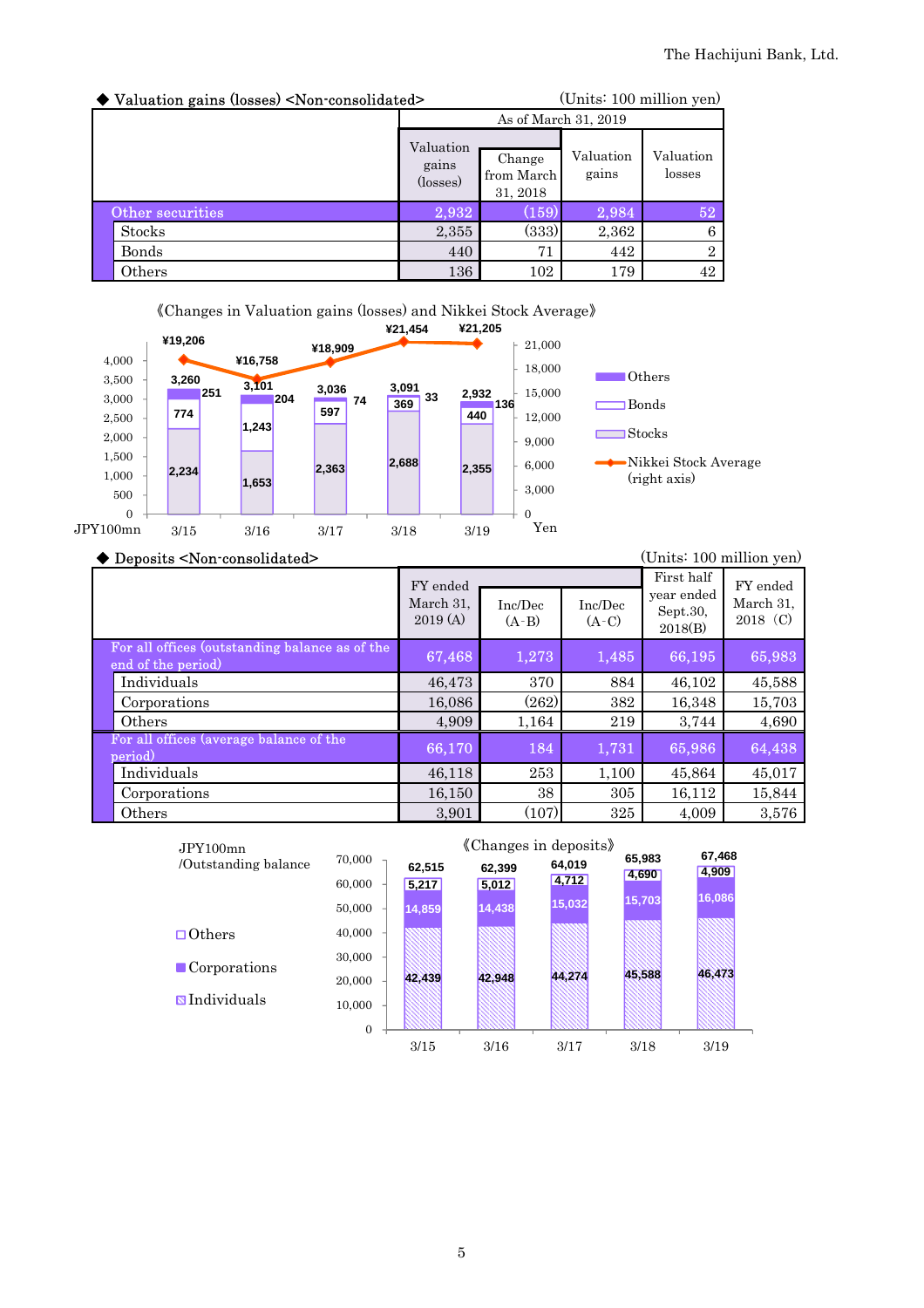| ◆ Personal financial assets deposited <non-consolidated></non-consolidated> |                |                    |                    |             | (Units: 100 million yen)  |  |
|-----------------------------------------------------------------------------|----------------|--------------------|--------------------|-------------|---------------------------|--|
|                                                                             | As of March.   |                    |                    | As of Sept. | As of March               |  |
|                                                                             | 31, 2019 $(A)$ | Inc/Dec<br>$(A-B)$ | Inc/Dec<br>$(A-C)$ |             | 30, 2018 (B) 31, 2018 (C) |  |
| Total (outstanding balance)                                                 | 48,569         | 299                | 769                | 48,270      | 47,800                    |  |
| Yen deposits                                                                | 46,316         | 381                | 895                | 45,935      | 45,420                    |  |
| Investment type products                                                    | 2,253          | (82)               | (126)              | 2,335       | 2,379                     |  |
| Foreign currency deposits                                                   | 156            | (10)               | (11)               | 167         | 168                       |  |
| Investment trusts                                                           | 1,545          | (14)               | (12)               | 1,560       | 1,558                     |  |
| Public bonds (Government bonds, and<br>other bonds)                         | 551            | (56)               | (101)              | 608         | 653                       |  |



#### 3. Financial soundness

#### ◆ Disclosure of loans based on the Financial Revitalization Law

| <non-consolidated></non-consolidated> |                                    |                                |                    |                      | (Units: 100 million yen, %) |                         |
|---------------------------------------|------------------------------------|--------------------------------|--------------------|----------------------|-----------------------------|-------------------------|
|                                       |                                    | As of March.<br>31, 2019 $(A)$ | Inc/Dec<br>$(A-B)$ | Inc/Dec<br>$(A-C)$   | 30, 2018 (B) 31, 2018 (C)   | As of Sept. As of March |
|                                       | Total                              | 761                            | (37)               | (107                 | 799                         | 869                     |
|                                       | Bankrupt and quasi-bankrupt assets | 101                            | (18)               | (18)                 | 120                         | 120                     |
|                                       | Doubtful assets                    | 492                            |                    | (49)                 | 491                         | 542                     |
|                                       | Substandard assets                 | 167                            | (20)               | (40)                 | 187                         | 207                     |
|                                       | As a percentage of total credits   | 1.41                           | (0.10)             | $\left( 0.27\right)$ | 1.51                        | 1.68                    |
|                                       | Coverage ratio                     | 77.4                           | $1.4\,$            | 1.8                  | 76.0                        | 75.6                    |

《Changes in nonperforming loans (loans based on the Financial Revitalization Law)》

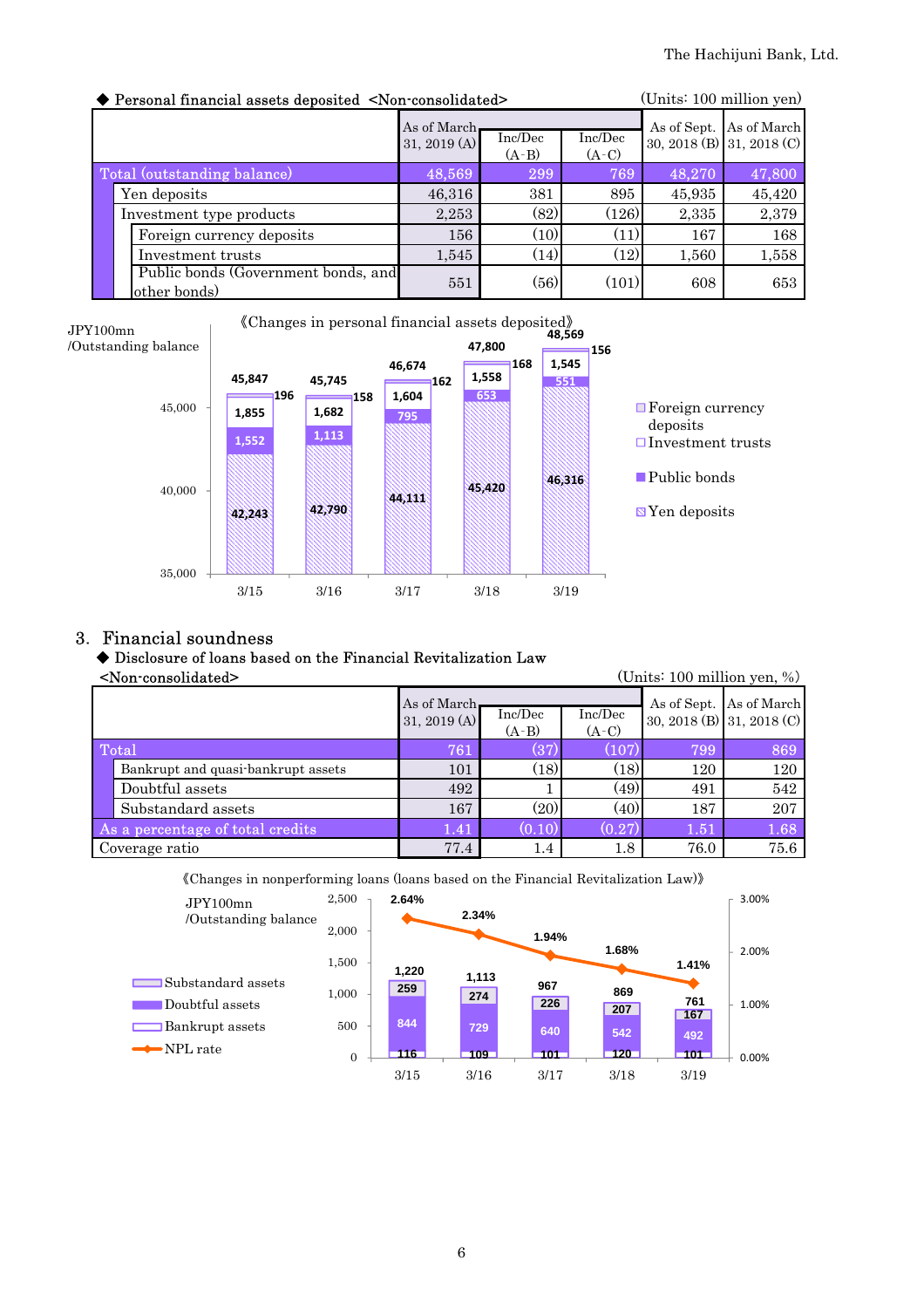# ◆ Capital ratio (Basel Ⅲ standards)

#### <Consolidated>

|                                       |                | As of March<br>31, 2019 (A) | Inc/Dec<br>$(A-B)$ | Inc/Dec<br>$(A-C)$ | As of Sept. | As of March<br>30, 2018 (B) 31, 2018 (C) |
|---------------------------------------|----------------|-----------------------------|--------------------|--------------------|-------------|------------------------------------------|
| Total capital ratio                   | A/D            | 19.82%                      | 0.08%              | $(0.69\%)$         | 19.74%      | 20.51%                                   |
| Tier1 capital ratio                   | B/D            | 19.82%                      | 0.08%              | $(0.69\%)$         | 19.74%      | 20.51%                                   |
| Common Equity Tier1 capital ratio     | C/D            | 19.82%                      | 0.08%              | $(0.69\%)$         | 19.74%      | 20.51%                                   |
|                                       |                |                             |                    |                    |             | (Units: 100 million yen)                 |
| Total capital                         | A              | 6,960                       | (93)               | (109)              | 7,054       | 7,070                                    |
| Tier1 capital                         | B              | 6,960                       | (93)               | (109)              | 7,054       | 7,070                                    |
| Common Equity Tier1 capital           | $\mathcal{C}$  | 6,960                       | (93)               | (109)              | 7,054       | 7,070                                    |
| Risk weighted assets                  | D              | 35,102                      | (628)              | 644                | 35,731      | 34,457                                   |
| Required capital                      | $D \times 8\%$ | 2,808                       | (50)               | 51                 | 2,858       | 2,756                                    |
| <non-consolidated></non-consolidated> |                |                             |                    |                    |             |                                          |
|                                       |                | As of March                 |                    |                    | As of Sept. | As of March                              |
|                                       |                | 31, 2019 (A)                | Inc/Dec<br>$(A-B)$ | Inc/Dec<br>$(A-C)$ |             | 30, 2018 (B) 31, 2018 (C)                |
| Total capital ratio                   | a/d            | 19.10%                      | 0.04%              | $(0.60\%)$         | 19.06%      | 19.70%                                   |
| Tier1 capital ratio                   | b⁄d            | 19.10%                      | 0.04%              | $(0.60\%)$         | 19.06%      | 19.70%                                   |
| Common Equity Tier1 capital ratio     | $c \angle d$   | 19.10%                      | 0.04%              | $(0.60\%)$         | 19.06%      | 19.70%                                   |
|                                       |                |                             |                    |                    |             | (Units: 100 million yen)                 |
| Total capital                         | a              | 6,588                       | (101)              | (115)              | 6,690       | 6,703                                    |
| Tier1 capital                         | $\mathbf b$    | 6,588                       | (101)              | (115)              | 6,690       | 6,703                                    |
| Common Equity Tier1 capital           | $\mathbf c$    | 6,588                       | (101)              | (115)              | 6,690       | 6,703                                    |

Note: In the above Risk weighted assets calculation, credit risk assets was based on The Foundation Internal Ratings-Based Approach and operational risk amount was based on The Standardized Approach.

Risk weighted assets d 34,478 (621) 462 35,100 34,01<br>Required capital d×8% 2,758 (49) 36 2,808 2,72 Required capital  $\begin{array}{|c|c|c|c|c|c|c|c|c|} \hline \end{array}$  d×8% 2,758 (49) 36 2,808 2